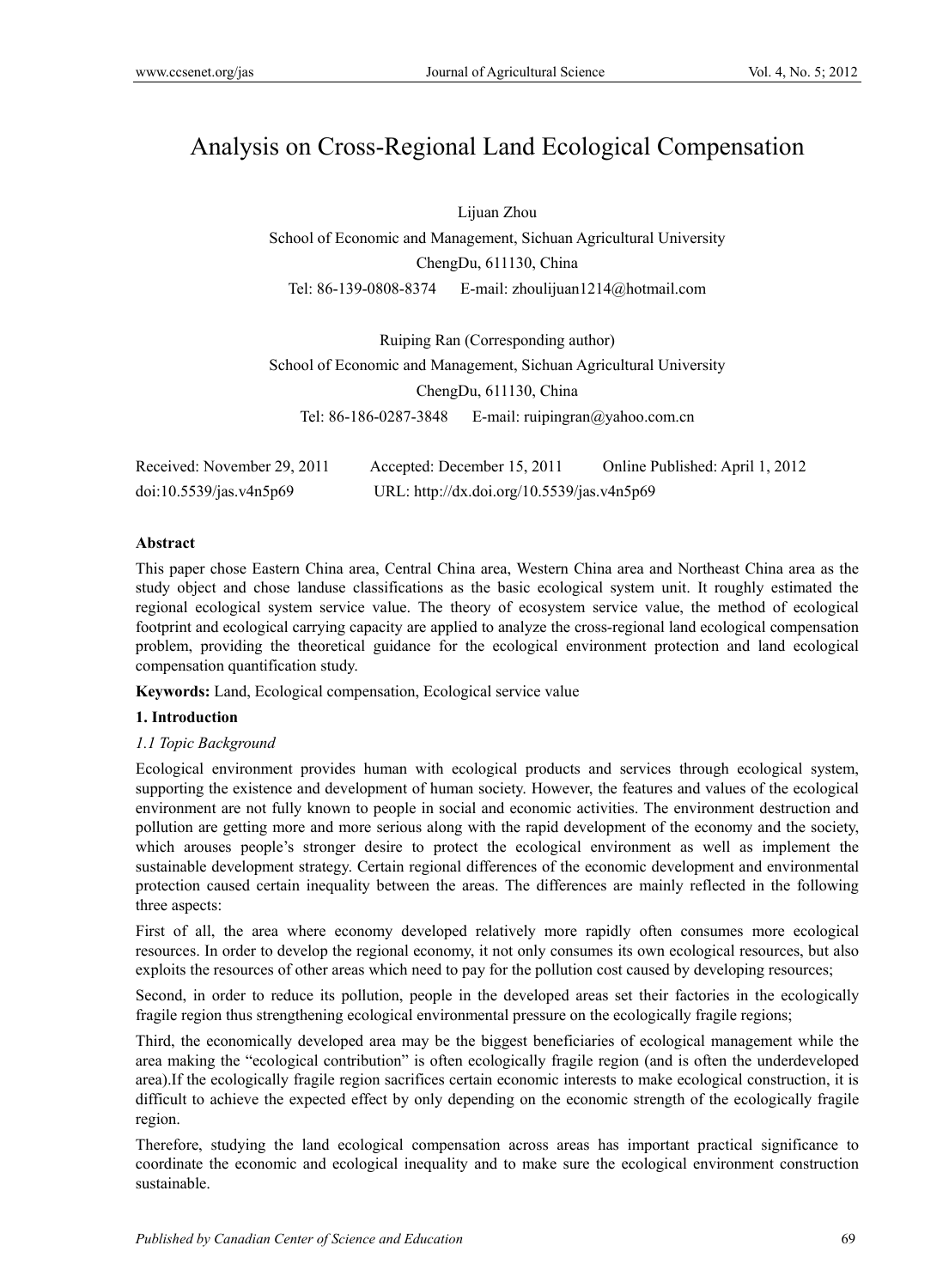# *1.2 Literature Review*

In recent years, the ecological compensation mechanism has become a hot research subject in the field. Many scholars have made a lot of researches on the compensation range, compensation standard, compensation source and compensation method extensively.

Cao Mingde (2004) discussed the interest conflicts of the upper and the lower river basin, as well as the different position of the compensation system by studying the fields of the river and the forest ecological compensation. And then he put forward that the mechanism of ecological compensation is the concrete manifestation of natural resources principle.

Based on the frontiertheories and methods of ecosystem services and eco-footprint, Ceng Yuanquan, Ding Sibao, Wang Rongcheng (2010) proposed that it is particularly important to study ecological compensation for ecological compensation system from the angle of regional relationship and to establish a regional ecological compensation system for the sake of realizing the coordinated development of regional objectives through the corresponding regional policy measures.

Feng Yanfen, Liu Yihua, Wang Fang, Yang Muzhuang (2009) reviewed the progress of ecological compensation practice in recent years, introduced the main task and results of ecological compensation. Furthermore, the main problems in current ecological compensation practice were pointed out, such as lacking specific ecological compensation policy to achieve the compensation goal and lacking stakeholder participation, In addition, market compensation potential still needs to be improved, compensation standards were too low and the imperfect compensation mechanism made it difficult for the theories and technologies to be put into practice. Gao Wangsheng (2007) put forward the determinant standard for ecological compensation, accounting model and techniques to determine the amount of ecological compensation, and suggest that it is necessary to build up a national organization of ecological compensation fund to address the inconsistency between ecosystem services and eco-footprint.

Lai li, Huang Xianjin, Liu Weiliang (2008) analyzed and evaluated the advances in ecological compensation, including its concept, theory origin, criterion, mode and its domestic and international effect Furthermore, they pointed out that the deficiencies of domestic researches such as feasibility, effect evaluation, efficiency and detailed implement plan analysis should be improved.

Ma Aihui, Zhang Anlu (2009) analyzed the existing land ecological compensation mechanism and proposed a fair and effective public policy system through estimating the land ecological compensation standard, which provides the scientific basis for ensuring the rational land use and protecting the ecological environment.

Based on the theories and methods of ecological footprint and eco-capacity, Liu Qiang, Peng Xiaochun, Zhou Lixuan (2010) put forward the determinant standard for ecological compensation through calculating the ecological footprint and eco-capacity of every city in GuangDong Province. And the results indicated that the ecological footprint of each city is in the status of deficit and the most serious ecological deficit is in the Pearl River region. The cities which lie on development area of the Pearl River region need to pay ecological compensation to the cities of under development around it.

Ran Ruiping (2007) studied the main problems of ecological compensation system in the project of returning the grain plots to forest in China, and studied the experiences of ecological compensation system in Conservation Reserve Program (CRP) in America. Finally suggestions on ecologic compensation system in returning the grain plots to forest are worked out.

In the related studies of ecological compensation, there are many research methods about the ecological compensation standard, but so far, there is no standard method to calculate ecological compensation in the academic circles. The standard of the ecological compensation is the key and the difficult problem which determines whether the ecological compensation practice can be carried out or not. This paper tries to apply the theory and method of the ecological footprint and ecological system to analyze the ecological compensation of the eastern, western, central and northeastern areas in China, in the hope of promoting the rational land use , protecting the ecological environment, and providing a scientific basis for the land ecological compensation problem.

# **2. Calculation of the Areas' Land Ecological Compensation**

#### *2.1 The Ecosystem Services Value of the Areas*

Ecosystem services mean that human get the interests from ecological system directly or indirectly, including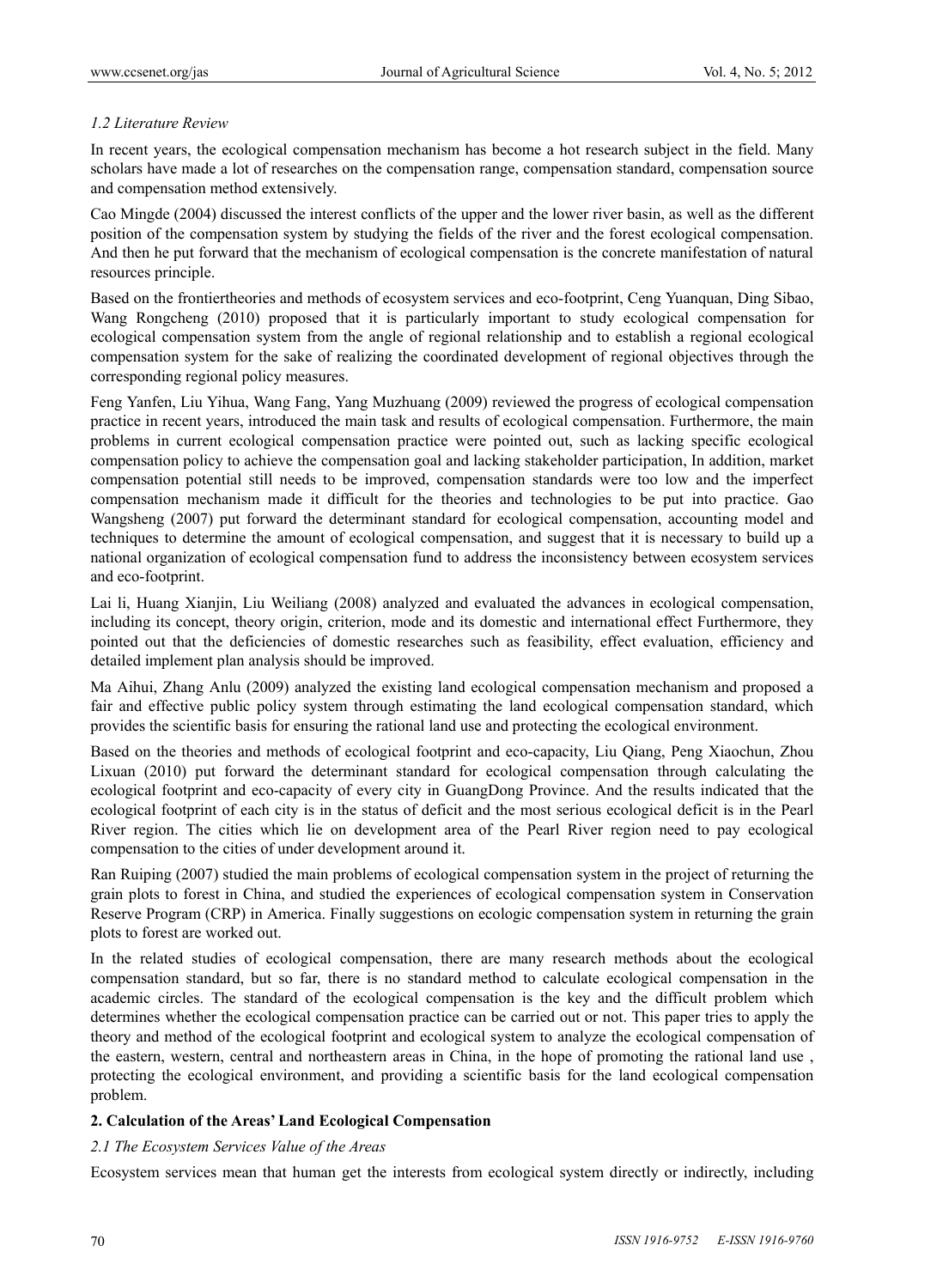that the ecological system inputs useful material and energy to the economic and social system, accepts and transforms the waste from human society, as well as provides services (such as clean air and water resources) to members of the human society directly. Only a fraction ecosystem service can enter the market to be traded in, and most of the ecosystem services can't enter the market because they are public or quasi public items, which is different from the traditional economic sense. In recent years, people have realized the important function of the ecological service, there are more and more studies about the function of the ecosystem services. But most values of the earth's ecological system service are difficult to quantify, so the theory and method of the value evaluation are still not mature. Constant R and other scholars published the research results of the global ecosystem services value on *Nature* in 1997, laid some foundation of the evaluation of the ecosystem services value. Researchers ChunxiaLu applied Costanza R estimation method to make out the factor table for Chinese ecological system service value equivalent, which established the unit area land service value table of the ecological system in China, as the following table 1. The Ecosystem service value formula is:

$$
V = \sum_{i=1}^{n} P_i * A_i (i = 1, 2, \cdots, n)
$$

In the formula, V represents the total value of ecosystem services of the research area; Pi represents the total value of ecosystem services of the unit area.

This paper divided China into four areas, the eastern includes ten provinces and cities like Beijing, TianJin, HeBei, ShanDong, GuangDong, HaiNan, ShangHai, JiangSu, ZheJiang, FuJian, the central area includes six provinces like the central Henan province, Hubei, Hunan, Shanxi, Anhui and Jiangxi province. The western area includes Chongqing, Sichuan, Guizhou, Yunnan, Tibet, Shanxi, Gansu, Qinghai, Xinjiang, Ningxia, Inner Mongolia, Guangxi, in total twelve provinces and cities in China. The northeast includes Liaoning, Jilin and Heilongjiang province. The ecosystem service value of the four areas can be obtained by the computation: the ecosystem service value of the eastern area was 882709.21 million yuan, the ecosystem service value of the northeast area was 806302.07 million yuan, and the ecosystem service value of the central area was 1137480.86 million yuan, the ecosystem service value was 2608143.62 million yuan. The eastern is the developed economic region, whose gross domestic product accounted for about 56% in tatal, more than half of the nation's GDP. The gross domestic product of the Northeast accounted for about 9%, the central accounted for about 19%, and the western accounted around 16%.

It can be seen from the data that each regional economic development did not match with its ecological service value. The developed area developed resources extensively, making the ecological service value less and less. Because the whole social ecological system is constantly circulating and flowing, it also consumes the environment resources of other areas. However, the ecologically fragile areas in western China which was the key area of resources and environment protection were classified as national development zone and the limits of the forbidden zone. In order to improve the natural environment and protect the whole social ecological environment, they sacrificed the interests of the economic development. Therefore, the developed areas which have large resource consumption should compensate the ecologically fragile areas.

#### *2.2 The Ecological Footprint and Ecological Carrying Capacity of Different Areas*

Ecological footprint is a biologically productive region space that has the ability to provide the resources or absorb waste continually, an account tool that can measure a certain population or the size of the economy resources consumption and waste absorption level in productive land area. The calculation of the ecological footprint is mainly based on the following two facts: (1) human can estimate the quantity of their major consumption of resources, energy and waste in production; (2) these resources and waste material can be transferred into the ecological productive area that produce and consume these resources and waste material logistics. According to the difference of the productivity, the ecological footprint theory divided the land on the surface of the earth into six ecological productive classes: fossil energy, arable land, grassland, forest, built and waters.

Computation formula is as follows:

$$
EF = N * EF = N * rj * \sum_{i=1}^{n} (a * a_i) = N * r_j * \sum_{i=1}^{n} r_j * (C_i/P_i)(i = 1, 2, \cdots \cdots n, j = 1, 2, \cdots \cdots 6)
$$

In the formula, EF represents the ecological footprint; N represents population; EF represents the ecological footprint per capita; I represents the consumer products and the types; J represents the biological productive land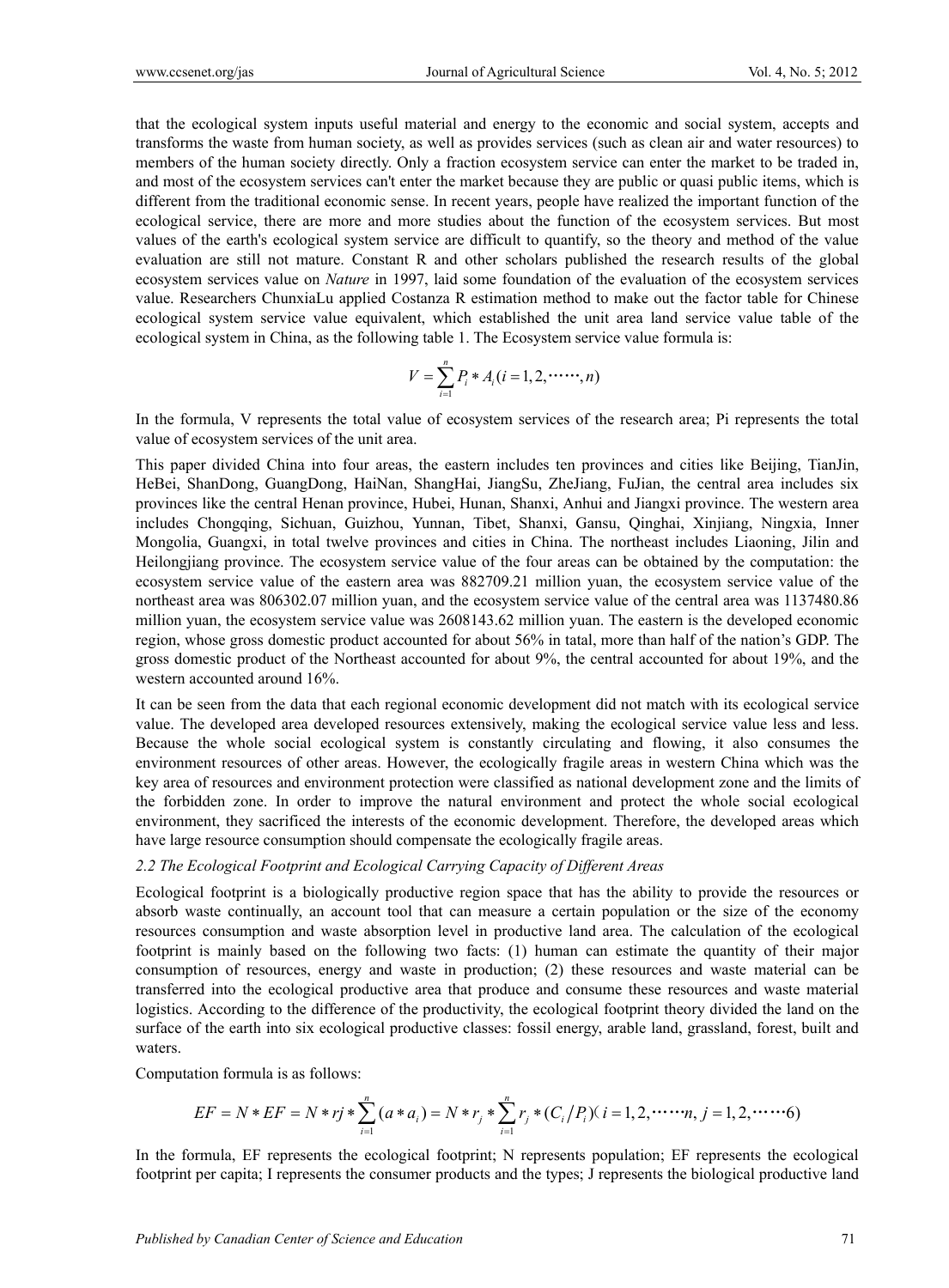types; a×ai represents the biological conversion land area per capita of kind I trades commodities for the productive; Ci represents the goods consumption per capita of kind i; Pi represents the world average production ability of consumer goods i. And biological resources consumption mainly includes food, vegetables, edible vegetable oil, pork, beef, mutton, eggs, milk and fruit; Energy consumption mainly includes coal and electric energy.

Ecological carrying capacity is the corresponding concept with ecological footprint. It is the area of the land ecological productive under the premise that does not damage the productivity and function of the ecosystem a region has. According to the advice of the Our Common Future, by deducing 12% of biological productive area that was used for biodiversity protection, humans can get the actual use of ecological carrying capacity.

The formula is: 
$$
EC = N * ec = 0.88 \sum_{j=1}^{6} (a_j * r_j * y_j)(j = 1, 2, \dots, 6)
$$

In the formula, EC represents the total ecological carrying capacity; N represents population; ec represents the ecological carrying capacity per capita; Aj represents the biological production area per capita; Rj represents the balanced factor.

By calculating, the ecological footprint of the eastern area was 19487.1274 (ten thousand per hm<sup>2</sup>)and the ecological carrying capacity was 12948.55 (ten thousand per hm²); The ecological footprint of the northeast area was 4199.19 (ten thousand per hm<sup>2</sup>)and the ecological carrying capacity was 21320.96 (ten thousand per hm<sup>2</sup>); The ecological footprint of the central area was 33178.34 (ten thousand per hm²)and the ecological carrying capacity was32621.27 (ten thousand per hm²); The ecological footprint of western area was 15768.35 (ten thousand per hm²)and the ecological carrying capacity was 30569.87 (ten thousand per hm²). These data show that the eastern and central regions were ecological deficit, the northeast and west areas present ecological surplus. All kinds of ecological system provide the consumption in northeast and west were surplus, and the surplus was offered to east and central regions. In order to achieve social welfare fairness, the ecological deficit area should provide ecological compensation to the ecological surplus area.

# *2.3 The Ecological Compensation of Different Areas*

The ecological compensation across areas can't just rely on the different ecological value of the regions, it should determine the macro area ecological compensation quantitative problem based on comprehensive theories and methods of the ecological footprint and ecological service value.

The formula is:

$$
EC_i = ES_i * R_i * Q_i (R_i = GDP_i / GDP * Q_i = | EF_i - EC_i | / EC_i)
$$

ECi represents the ecological compensation amount the region pays or gets i; EFi represents the total ecological footprint of the l areas; Ri represents the economic adjustment coefficient; ECi represents the available ecological carrying capacity of the areas; Qi represents the input or output coefficient.

If ECi>0, the region should pay the ecological compensation;

If ECi<0, the region can get the ecological compensation;

If ECi=0, the area of supply and consumption was balanced and there's no need to pay or get the ecological compensation. Table 2 can be got by the calculation.

# **3. Conclusions**

Seen from table 2, the ecological compensation of the eastern and central was positive. The two areas should pay ecological compensation. The ecological compensation of the northeast and the western area was negative as they should obtain the corresponding ecological compensation. Due to the strong local government and economy, the fierce competition and the significant differences in the development among areas, the ecological benefit areas' responsibility of paying compensation was not high. It is difficult to form the liability mechanism of ecological compensation. To solve the problem is to determine the direction of the ecological compensation mechanism, and to judge the external function of the regional ecological environment. If the big winner is the country, the central government should undertake the responsibility of the ecological compensation and to make contribution by the longitudinal financial ways such as transferring payments; If there is a clear beneficiary, it should pay the compensation in responsibility.

The land ecological compensation practice in China lacked flexibility and diversity and the compensation mode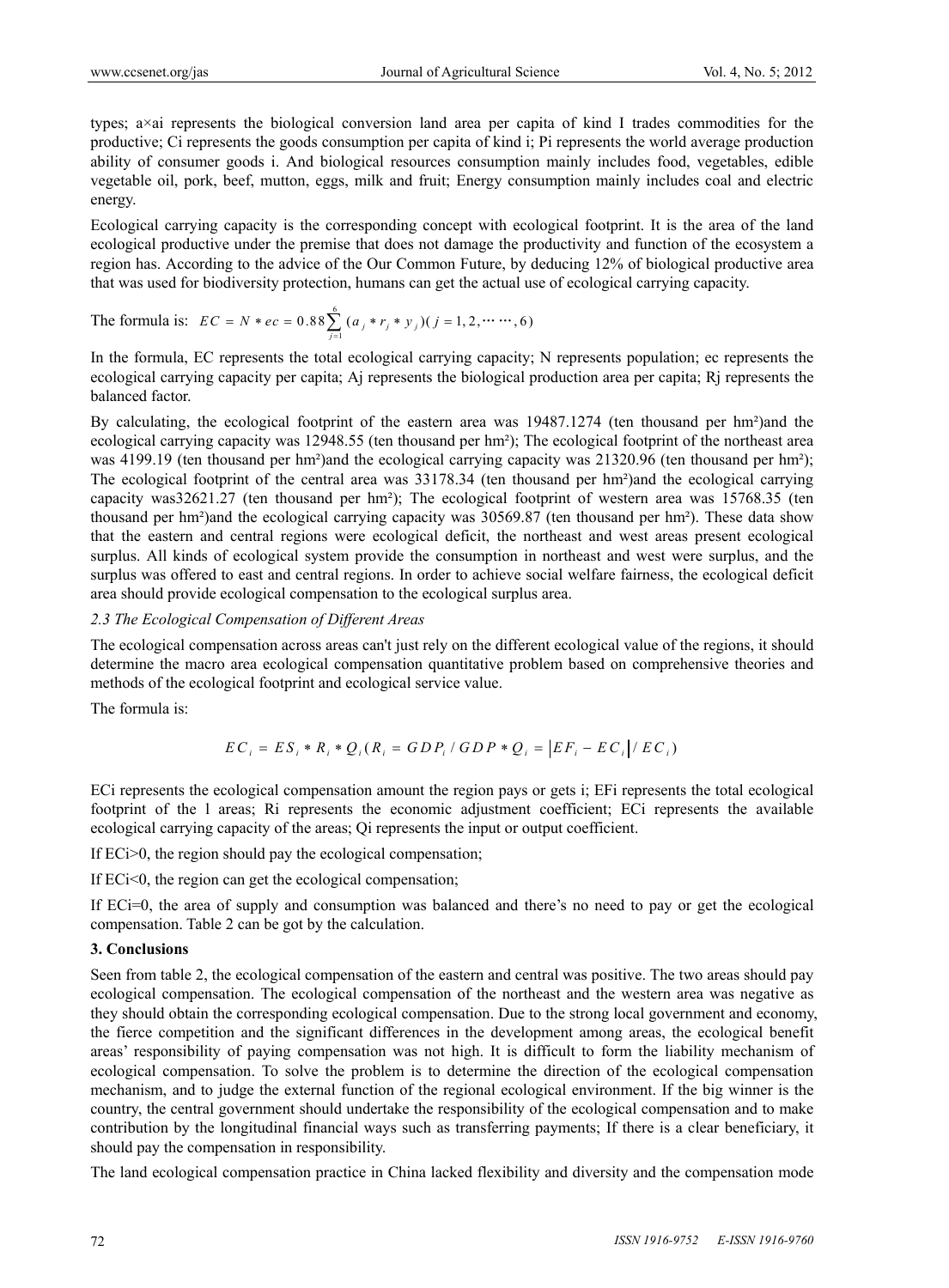was rigid and simplex. The compensation fund is mainly government financed. Compensation funds can be obtained by collecting environmental tax from stakeholders or subsidy form. The ecological compensation across areas should follow the principle of "who benefits, who compensates". Emphasizing the parallel compensation between governments can not only reduce the government's financial pressure, but also stimulate the land ecological environment stakeholders' compensation cognition.

This paper estimated the ecological value based on related theories and methods of ecological footprints and ecological carrying capacity and analyzed the amount of the ecological compensation. But then, the result may be biased because the obtained data was not very complete, such as the water area. Because the ecological compensation was an effective coordination method for ecological environment protection and economic development, it is significant to set an ecological compensation standard. But how to set a more accurate and effective one still needs in depth exploration

#### **References**

CHEN, Yuan-quan, & WANG, Sheng-gao (2007). Based on ecology theory and method of ecological compensation quantitative rsearch. *The system engineering theory and practice*, *4*, 165-170.

CHENG, Tan-qiu. (2009). On the ecological compensation standards and mechanism. Annual and Environment, *38*(6), 1-6.

Cuperus R, Canters KJ, Udo DE Haes H A, et al. (1999). Guidelines for ecological compensation associated with highways. *Bio-logical-Conservation*, *90*, 41-51. http://dx.doi.org/10.1016/S0006-3207(99)00007-5

MA Ai-hua. (2009). Ecological footprint theory and method of shallow development. *China's land institute proceedings conference*, *5*, 39-43.

SEN, Xue. (2007). *Western region ecological construction compensation mechanism.* Sichuan agricultural university.

Tan, Qiu-cheng. (2009). On the ecological compensation standards and mechanism. *Annual and Environment*, *38* (6), 1-6.

YANG, Kai-zhong, & YANG, Yong. (2008). ChenJie. Ecological footprint analysis theory and method. *Progress of earth science*, *6*, 630-636.

YU, Hai, & REN, Yong. (2008). Chinese ecological compensation: concept, type and policy path selection problem . *China's soft science, 6*, 7-15.

|                   | Forest | Lawn   | Farmland | Wetland | Desert           | Waters           |
|-------------------|--------|--------|----------|---------|------------------|------------------|
| Gas               | 3097   | 707.9  | 442.4    | 1592.7  | $\boldsymbol{0}$ | $\boldsymbol{0}$ |
| Climate           | 2389.1 | 796.4  | 787.5    | 15130.9 | 407              | $\theta$         |
| Water             | 2831.5 | 707.9  | 530.9    | 13715.2 | 18033.2          | 26.5             |
| Soil              | 3450.9 | 1725.5 | 1291.9   | 1513.1  | 8.8              | 17.7             |
| Waste             | 1159.2 | 1159.2 | 1451.2   | 16086.6 | 16086.6          | 8.8              |
| <b>Biological</b> | 2884.6 | 964.5  | 628.2    | 2212.2  | 2203.3           | 300.8            |
| Food              | 88.5   | 265.5  | 884.9    | 265.5   | 88.5             | 8.8              |
| Raw               | 2300.6 | 44.2   | 88.5     | 61.9    | 8.8              | $\mathbf{0}$     |
| Entertainment     | 1132.6 | 35.4   | 8.8      | 4910.9  | 40676.4          | 8.8              |

Table 1. The unit area land service value table of the ecological system in China(yuan/hm²)